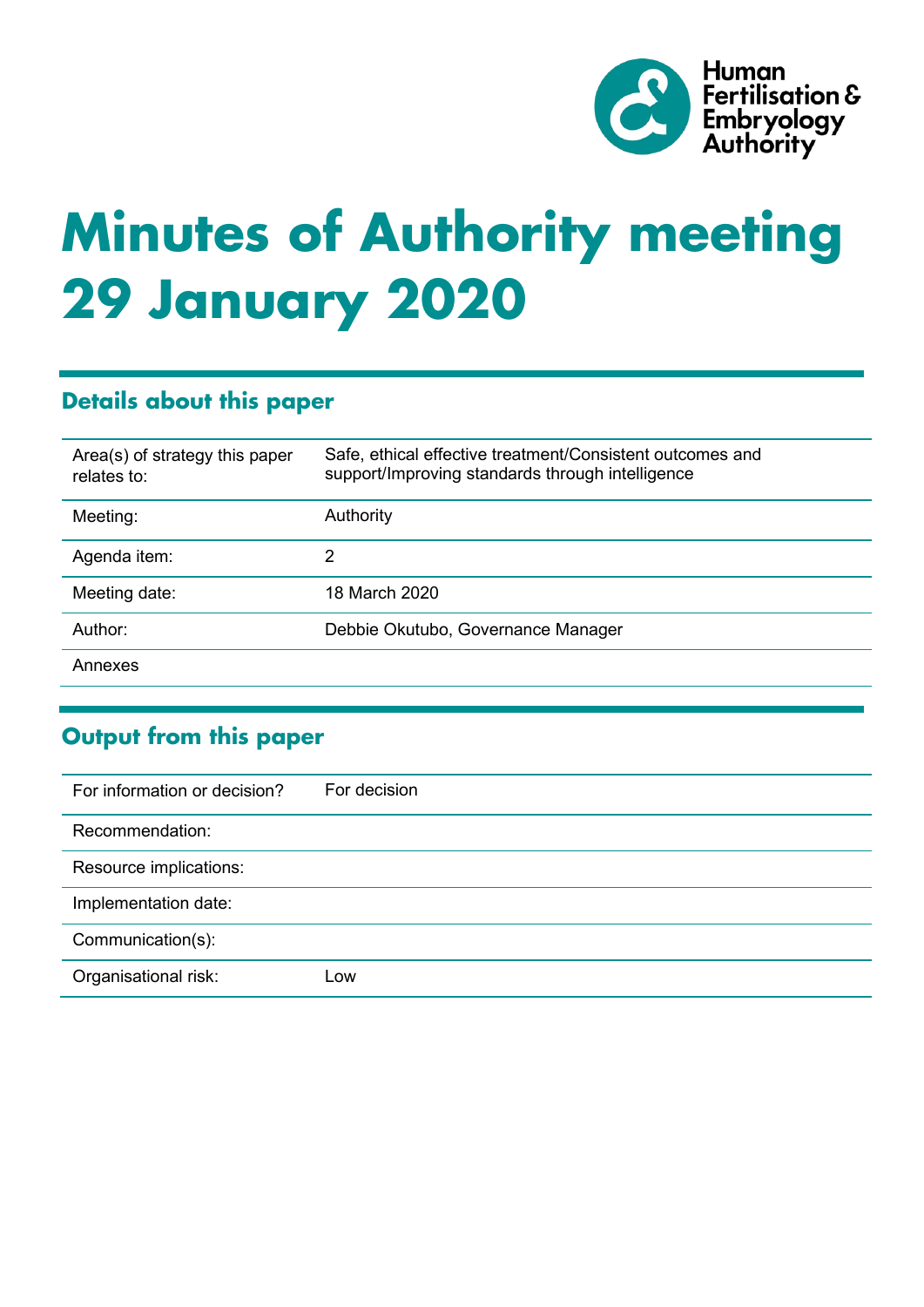## **Minutes of the Authority meeting on 29 January 2020 held at ETC.venues Victoria, 1 Drummond Gate SW1V 2QQ**

| Members present     | <b>Sally Cheshire</b><br>Margaret Gilmore<br>Anita Bharucha<br><b>Ermal Kirby</b><br>Emma Cave | Jonathan Herring<br><b>Gudrun Moore</b><br><b>Ruth Wilde</b><br>Yacoub Khalaf<br>Kate Brian |
|---------------------|------------------------------------------------------------------------------------------------|---------------------------------------------------------------------------------------------|
| Apologies           | Anne Lampe<br><b>Anthony Rutherford</b>                                                        |                                                                                             |
| Observers           | Steve Pugh<br>Dafni Moschidou                                                                  | Department of Health and Social<br>Care (DHSC)                                              |
| Staff in attendance |                                                                                                |                                                                                             |

#### **Members**

There were 10 members at the meeting – eight lay members and two professional members.

## **1. Welcome and declarations of interest**

- **1.1.** The Chair opened the meeting by welcoming Authority members, the public and staff present. She stated that the meeting was audio recorded in line with previous meetings and the recording would be made available on our website to allow members of the public who were not at the meeting to listen to deliberations.
- **1.2.** Declarations of interest were made by
	- Yacoub Khalaf (PR at a licensed clinic)
	- Ruth Wilde (Counsellor at a licensed clinic).

## **2. Minutes of Authority meeting held 13 November 2019**

**2.1.** Members agreed that the minutes of the meeting held on 13 November 2019 were a true record and be signed by the Chair.

## **3. Chair's report**

- **3.1.** On 19 November the Chair gave a talk at the University of Bristol entitled 'Shaping Fertility Treatment in the 21st century: the best care and the right information within the law'.
- **3.2.** On 27-30 November the Chair and Yacoub Khalaf, Authority member, spoke at the annual Egyptian Fertility Society Conference on 'Shaping fertility treatment in the 21st century: the UK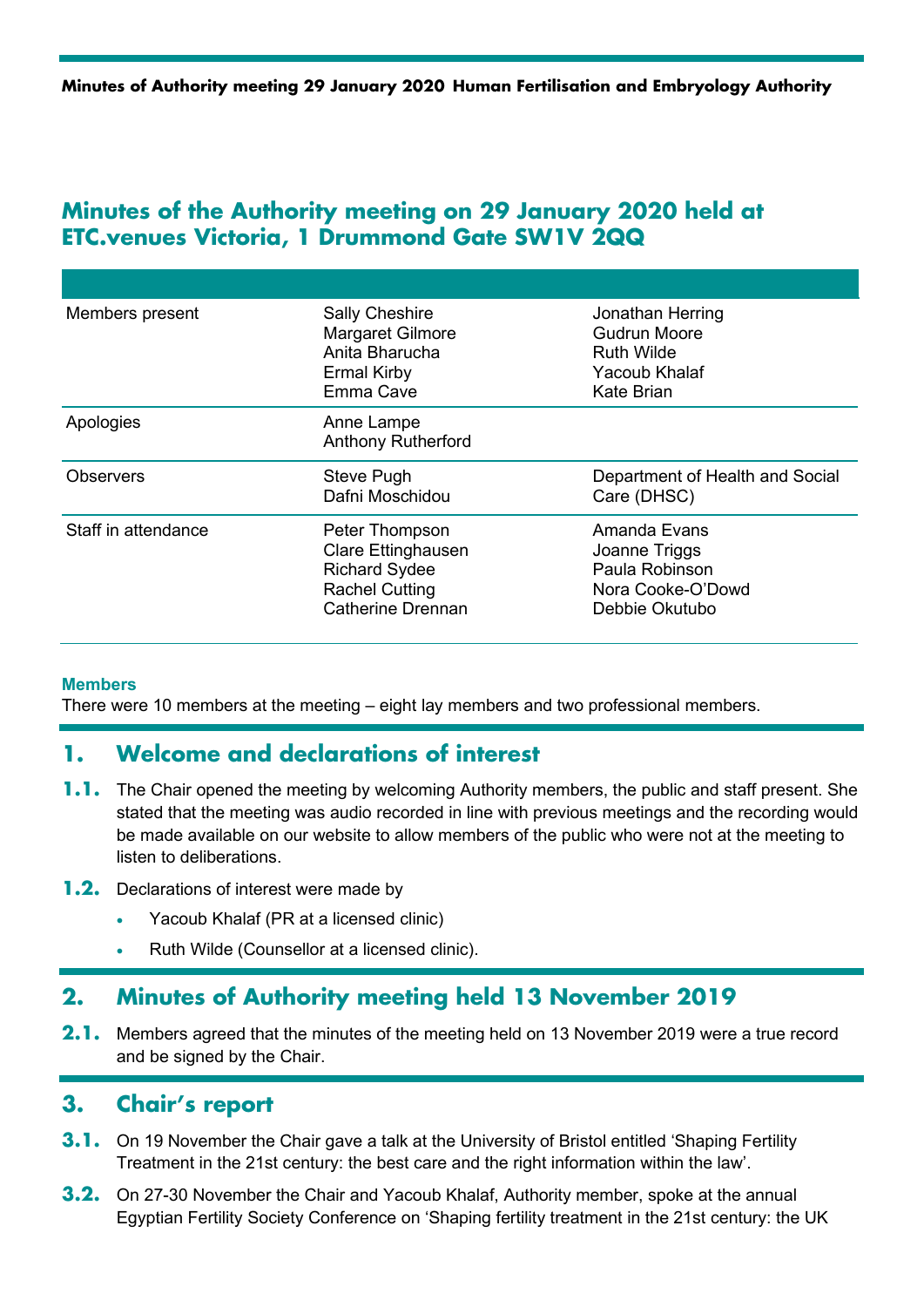model of patient safety & quality improvement'. It was noted that Yacoub received an award of honour at the Conference for his work in the fertility field internationally.

- **3.3.** On 4 December the Chair spoke at a session at the Progress Educational Trust conference on 'regulating for the best patient treatment'.
- **3.4.** On 9 December the Chair attended the all staff awayday.

## **4. Chief Executive's report**

- **4.1.** On 14 November the Chief Executive (CE) gave a talk on 'Add-on treatments' to the London Women's Clinic Symposium.
- **4.2.** On 15 November the CE gave evidence on the regulatory challenges posed by gene editing to the International Human Germline Genome Editing Commission. This was a public event held at the Royal Society.
- **4.3.** On 21 November the CE provided advice to the Australian National Health and Medical Research Council (NHMRC) who wanted to understand our experience of regulating mitochondrial donation in treatment. The NHMRC are advising the Australian Government on this issue.
- **4.4.** On 27 November the CE attended the Huxley summit at the Royal Institution and took part in a seminar on the communication of risk.
- **4.5.** On 17 December the CE attended an EU exit delivery partners meeting involving the DHSC and other Arms-Length Bodies (ALBs).
- **4.6.** On 11 January the CE spoke at the Fertility 2020 conference in Edinburgh on the subject of regulating innovation in a changing world, where he focused particularly on add-ons.
- **4.7.** On 15 January the CE and the Senior Management Team (SMT) attended the quarterly DHSC/HFEA accountability meeting.
- **4.8.** On 16 January the CE attended the health and care leaders' talent board.
- **4.9.** On 28 January the CE spoke at Cambridge University on 'regulating innovation: policy-making in reproductive technologies'.
- **4.10.** The CE gave an update on EU exit. He stated that the UK would leave the EU at the end of January. The transition period would last until the end of December 2020. During this period nothing would change. He continued that looking ahead, much will depend on the agreement that the UK reaches with the EU and stated that the Authority and clinics would be updated as soon as there was more detail.

# **5. Committee Chairs report**

#### **Licence Committee**

**5.1.** The Chair of the Licence Committee reported that the committee met on 7 November 2019 and considered five items: two renewals for treatment and storage licences which were granted, one interim treatment and storage licence which was approved to continue, and two executive updates on treatment and storage centres which were noted.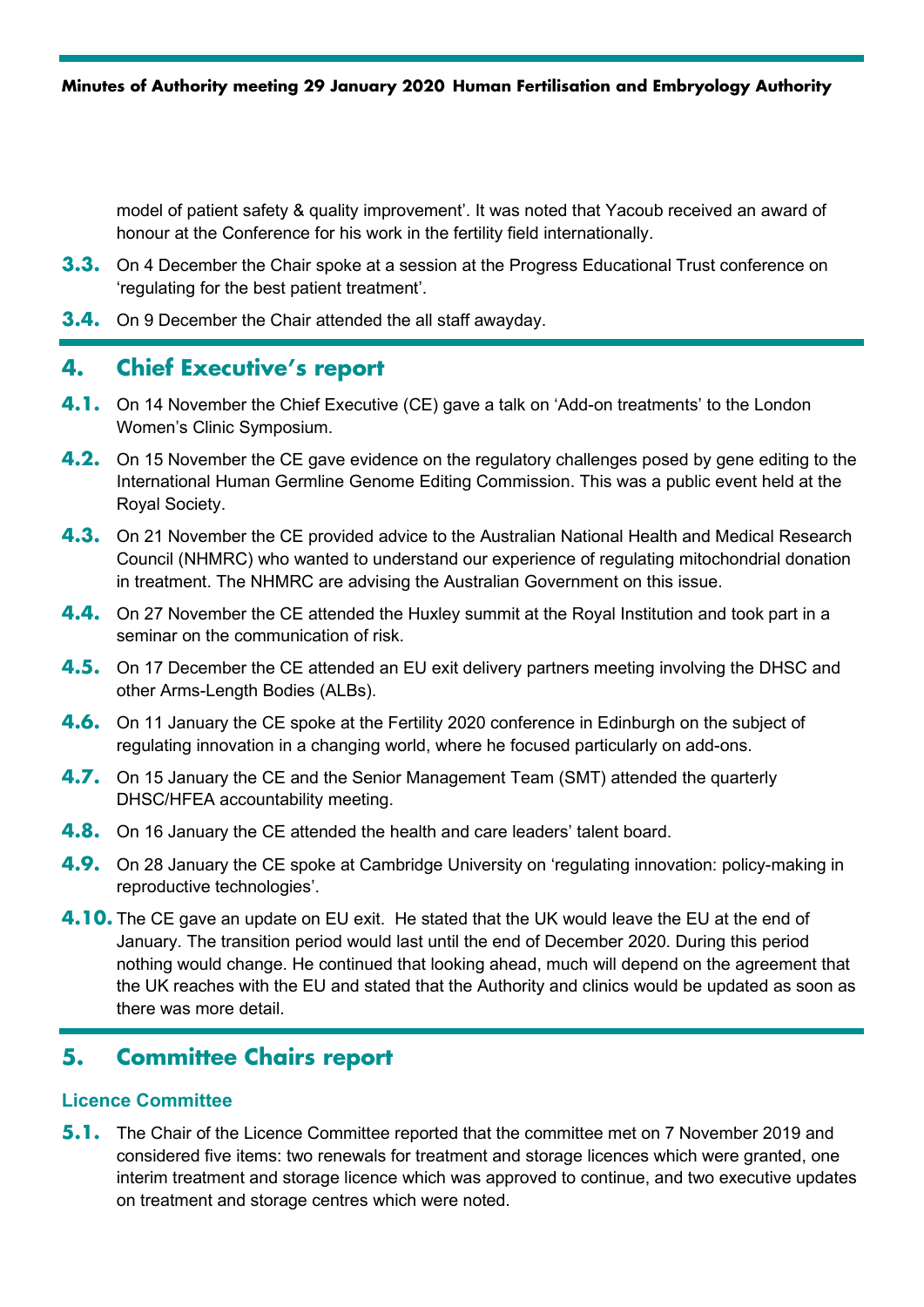**5.2.** They also met on 9 January 2020 and considered two items: one renewal for a treatment and storage licence and one interim inspection report for a treatment and storage licence. The minutes were still in draft.

#### **Statutory Approvals Committee**

- **5.3.** The Chair of the Committee reported that the Committee met on 31 October 2019 and considered five items: one mitochondrial donation application and four new PGD conditions, all of which were approved.
- **5.4.** At the 28 November 2019 meeting they received a briefing on gamete donation trends and approved four PGD conditions. It was noted that one of the PGD conditions was approved for one family specifically. One special direction that had been adjourned was also approved.
- **5.5.** The Committee met on 12 December 2019 and considered four items. Three new PGD conditions and one special direction were approved.
- **5.6.** Authority member Anthony Rutherford also presented a paper on ovarian reserve testing and fertility treatment for information. Lastly, they conducted their annual committee review.

#### **Executive Licensing Panel**

- **5.7.** The Chair of ELP advised members that the panel had met four times since the last Authority meeting, on 26 November 2019, 10 December 2019, 14 January 2020 and 28 January 2020. The panel considered 19 items in total: one initial licence application, two licence renewals, 12 interim reports, and four licence variations. 18 items were approved, with one interim report was deferred.
- **5.8.** In addition, there were 19 Licence Officer approvals: 11 import tissue establishment certificates, five changes of Licence Holder, one change of centre name and two voluntary revocations of **licences**

#### **Audit and Governance Committee**

- **5.9.** The Chair of the Audit and Governance Committee informed the Authority that they had met twice since the last Authority meeting, on 3 December 2019 and 21 January 2020.
- **5.10.** At the 3 December 2019 meeting in addition to the standard items, there was a substantive report on the recent internal audit of our corporate governance. This was scored as substantial (the highest rating) with no audit recommendations. She noted that this was a testament to the Board and all officers involved in maintaining our high standards of governance.
- **5.11.** The reserves policy was approved. The committee also looked at the gift and hospitality register and the counter fraud strategy.
- **5.12.** At the meeting the digital programme was discussed at length and the committee agreed to have monthly meetings to review this item.
- **5.13.** The Committee met on 21 January 2020 to review the progress of the digital programme and will meet again in February.

#### **Decision**

**5.14.** Members noted the Committee chairs' reports and the licensing activity report.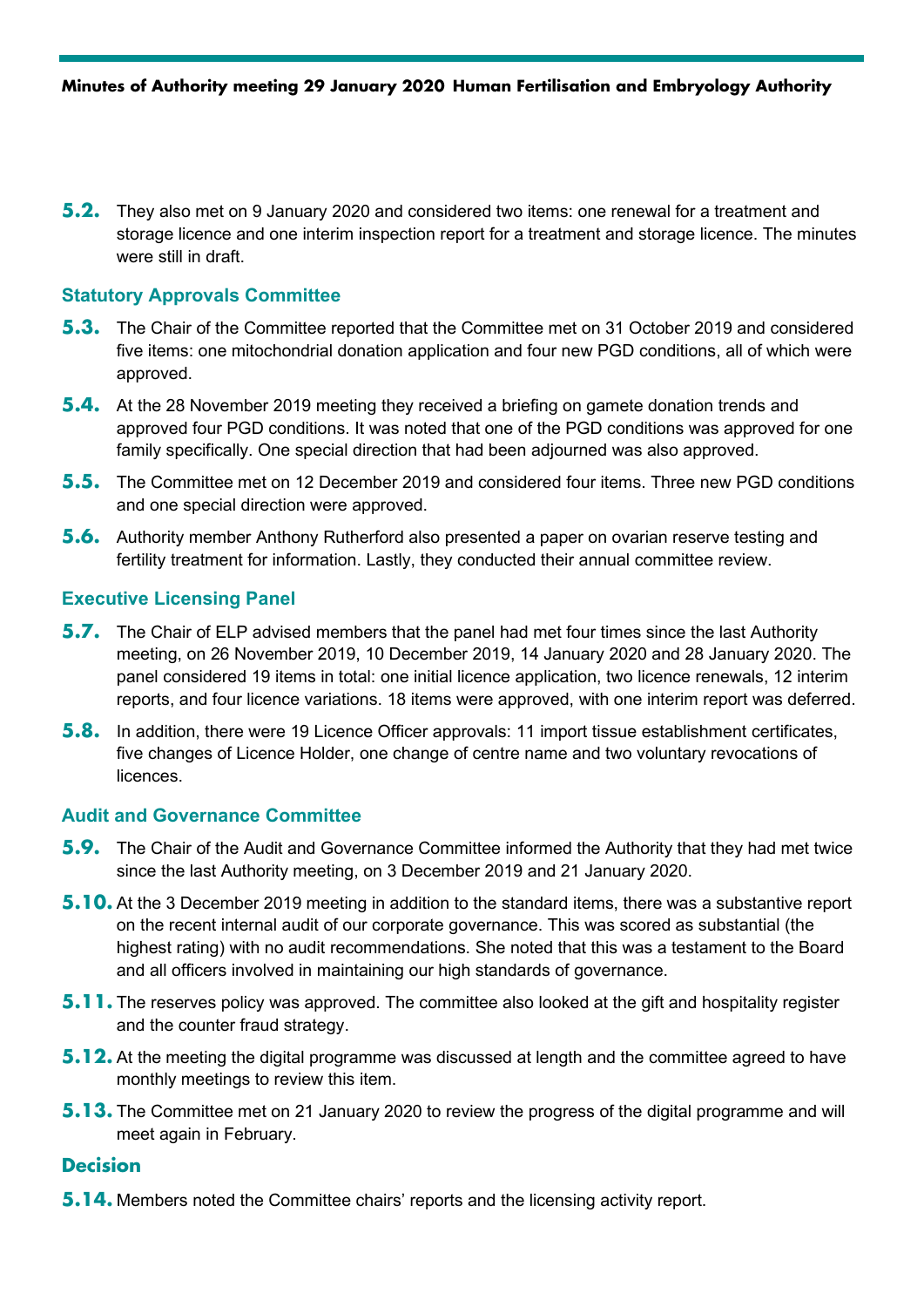**5.15.** They further noted that the licensing activity report and its frequency would be reviewed by the executive now that sufficient data had been accumulated.

# **6. Performance report**

**6.1.** A report summarising performance data up to the end of November 2019 was presented to the Authority.

### **Compliance and Information**

- **6.2.** The Director of Compliance and Information reported back on her area of responsibility. It was noted that the new person responsible entry programme (PREP) was now operational and PRs could use it as a training tool for staff.
- **6.3.** There had been a slight increase in patient complaints about centres and this was being monitored for trends and themes by officers.
- **6.4.** Members were reminded that complaints were reported annually in our State of the Sector report.
- **6.5.** The inspection schedule for 2020 was on track. Members were also advised that the clinic level performance data on our 'choose a fertility clinic' function on the website had been updated.
- **6.6.** Due to the publicity about donor anonymity there was a lot of ongoing work with the 'Opening the Register' team as they were receiving a higher number of enquiries than usual.

#### **Strategy and Corporate Affairs**

- **6.7.** The Director of Strategy and Corporate Affairs advised the Authority of ongoing work in her area and several pieces of which were on the agenda for the meeting - the new strategy and business plan, the communication strategy and the two presentations on multiple births and success rates.
- **6.8.** Work was ongoing in relation to the research engagement day scheduled for 18 May 2020. The Person Responsible leadership event was also being planned for the Autumn.
- **6.9.** Reviews of effectiveness for all committees had been carried out and would be reported at the next Authority meeting.
- **6.10.** Lastly, she reported that the report on 'family formations' would be published in March. And preparations were in hand on the annual fertility trends report, work was ongoing in relation to the Code of Practice and other key areas of activity.

#### **Finance and Resources**

- **6.11.** The Director of Finance and Resources reported back to the Authority. He stated that we had reduced our income forecast since the publication of the performance report but we were still on target to balance our books for the current financial year.
- **6.12.** He commented that the office move programme was on track and that we had a deadline to move out of our current premises by December 2020.
- **6.13.** It was noted that our readiness to move our IT to the new premises was also on track and that the impact on staff was being monitored.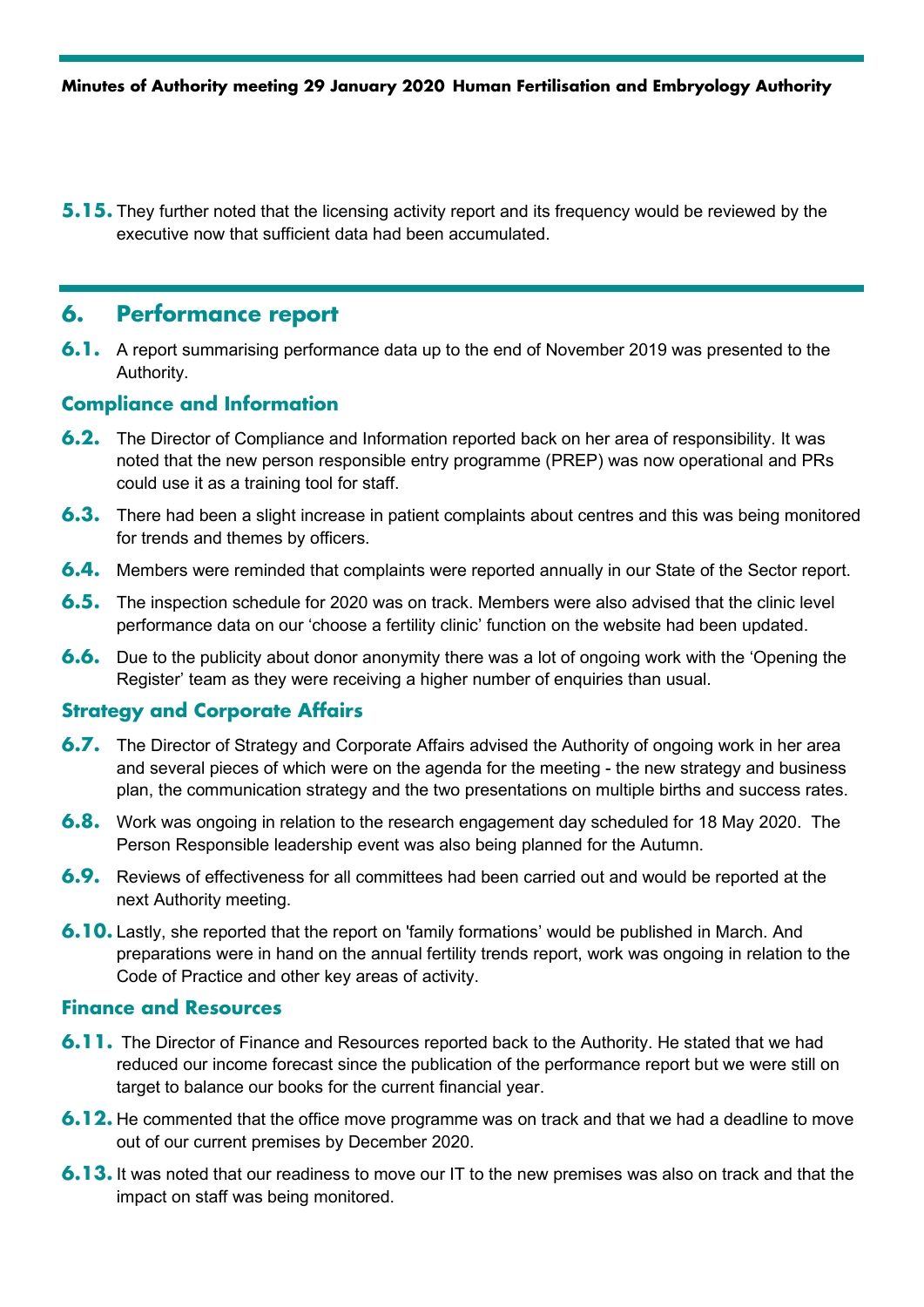**6.14.** In response to a question about specific planning for staff who would be impacted negatively by the move, officers responded that in line with other ALBs, excess fares would be reimbursed. Also that home working arrangements would be reviewed and if there were specific requests, they would be dealt with on a case by case basis as we did not want to lose talented staff.

#### **Decision**

**6.15.** Authority members noted the performance report.

## **7. 2020/21 fees and budget**

- **7.1.** The Director of Finance and Resources presented to the Authority. He stated that forecasting future activity from trends in fertility treatment since 2009/10 indicated that there could now be a real decrease in billable treatment cycles which would impact on fees.
- **7.2.** Members were reminded that we raise most (c.80%) of our operating funds through charging fees to licensed establishments to recover the cost of regulation. It was noted that the charge was to licensed establishments and not patients.
- **7.3.** Overall licence fee activity which had increased year on year for some years had this year remained stagnant and recently started to decline, in particular for the NHS funded clinics. This was no longer offset by increased activity in the private sector. In particular, it was noted that the proportion of cycles that were billable had reduced and that as a general principle the cost of all regulated activity should be recouped.
- **7.4.** It was noted that licence fee income would fall if these emerging trends continued.
- **7.5.** There was an option to increase fees but officers were conscious that increases in fees would inevitably be passed to patients by clinics.
- **7.6.** Members were advised that an increase to the current charges of £5 per IVF cycle and £2.50 per donor insemination (DI) cycle would raise approximately £325k more in fees than the current charge. It was noted that this would be sufficient to cover the income shortfall identified for 2020/21. Members were clear that this was not an option they could support at this stage.
- **7.7.** In response to a question about the decrease in NHS funded treatment, it was also noted that the HFEA's grant in aid from the Department had halved over recent years. Also, some non-billable activities were essentially deferred payments, since the activity could then lead to a billable activity. However, by the time any such cycle occurred and became billable it could be too far in the future. An example was given of there being a social trend towards egg freezing - these cycles were not billable until, and unless, the eggs and sperm were used in treatment, which would be billable.
- **7.8.** Members asked, if they agreed on introducing a revised fee regime, how long it would take before this could be implemented. Staff responded that they would need to work with the DHSC and possibly the Treasury to gain approval for any changes, and so this could take up to 12 months.
- **7.9.** Members commented that they needed more information before they could take a decision, as there was not yet enough information to know if it was a definite trend.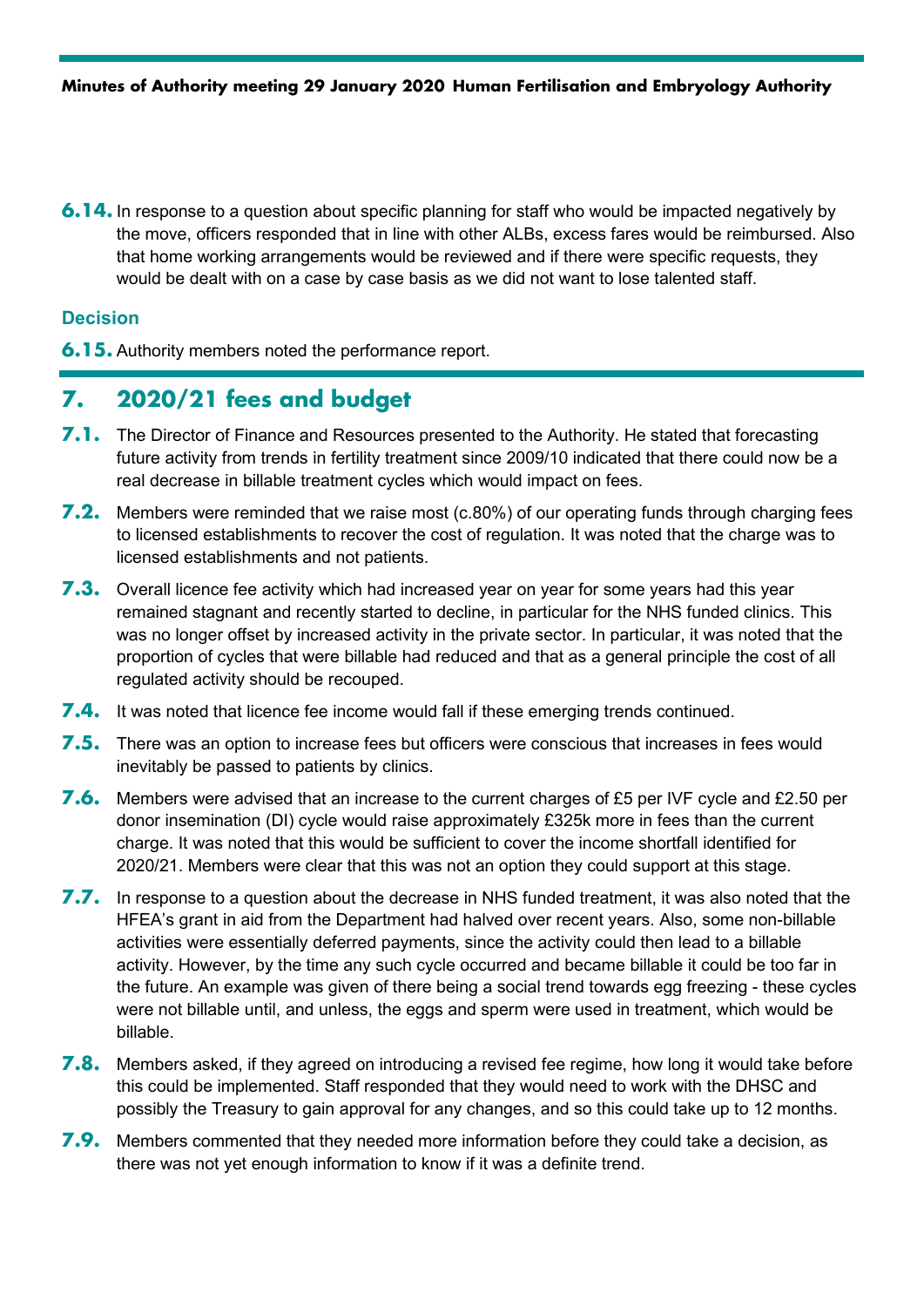**7.10.** It was noted that any proposal to change the fee structure would require a plan to be in place before the end of this financial year. It was also noted that the HFEA's fees had not changed since 2016.

#### **Decision**

- **7.11.** Following deliberations, members approved the 2020/21 budget assumptions.
- **7.12.** They agreed that the Executive should continue to explore options for managing the financial risk for 2020/21.
- **7.13.** They agreed that further work should be undertaken to consider whether the existing licence fee structure remained the appropriate mechanism for recovering the cost of regulation and to identify an alternative proposal that could replace the existing model.

# **8. Strategy and planning**

- **8.1.** The Head of Planning and Governance presented the final draft of the new strategy for 2020-2023 alongside the business plan for 2020-2021.
- **8.2.** It was noted that the Committee Chairs had kindly assisted with finalising the draft strategy.
- **8.3.** The Authority was also advised that the vision had been slightly revised to read:

Regulating for excellence: shaping the future of fertility care and treatment

- **8.4.** Members were advised that background operational planning was in progress and would be discussed at the next Corporate Management Group (CMG) meeting.
- **8.5.** Members welcomed the strategy.
- **8.6.** Comments on delivery included:
	- In the work on partners, it was important to remember our initial particular focus was specifically on male partners and male infertility, since male partners were felt to have been particularly overlooked in the past.
	- On donor conception, it was noted that the world was changing and we therefore had an opportunity to address this area through our work to prepare for higher numbers of OTR enquiries. The quality of donor information was also very important. It was noted that a conversation about the 10-year rule about storage, in terms of shaping the future, would be required if proposals for change were introduced.
- **8.7.** Members commented on the wording of the final aim, that whilst it was important to embrace changes in the law we also needed to engage well and work with the law. Lastly, we needed to be as proactive as possible in our shaping the future work.

#### **Decision**

- **8.8.** The Authority approved the strategy for 2020-2023 and the draft business plan for 2020/21 subject to considering the wording of the final aim in the strategy, to include engaging with, as well as embracing, future developments.
- **8.9.** Members approved the activities section of the business plan and agreed that the more developed version could be circulated to Authority members via email, rather than coming back to a meeting.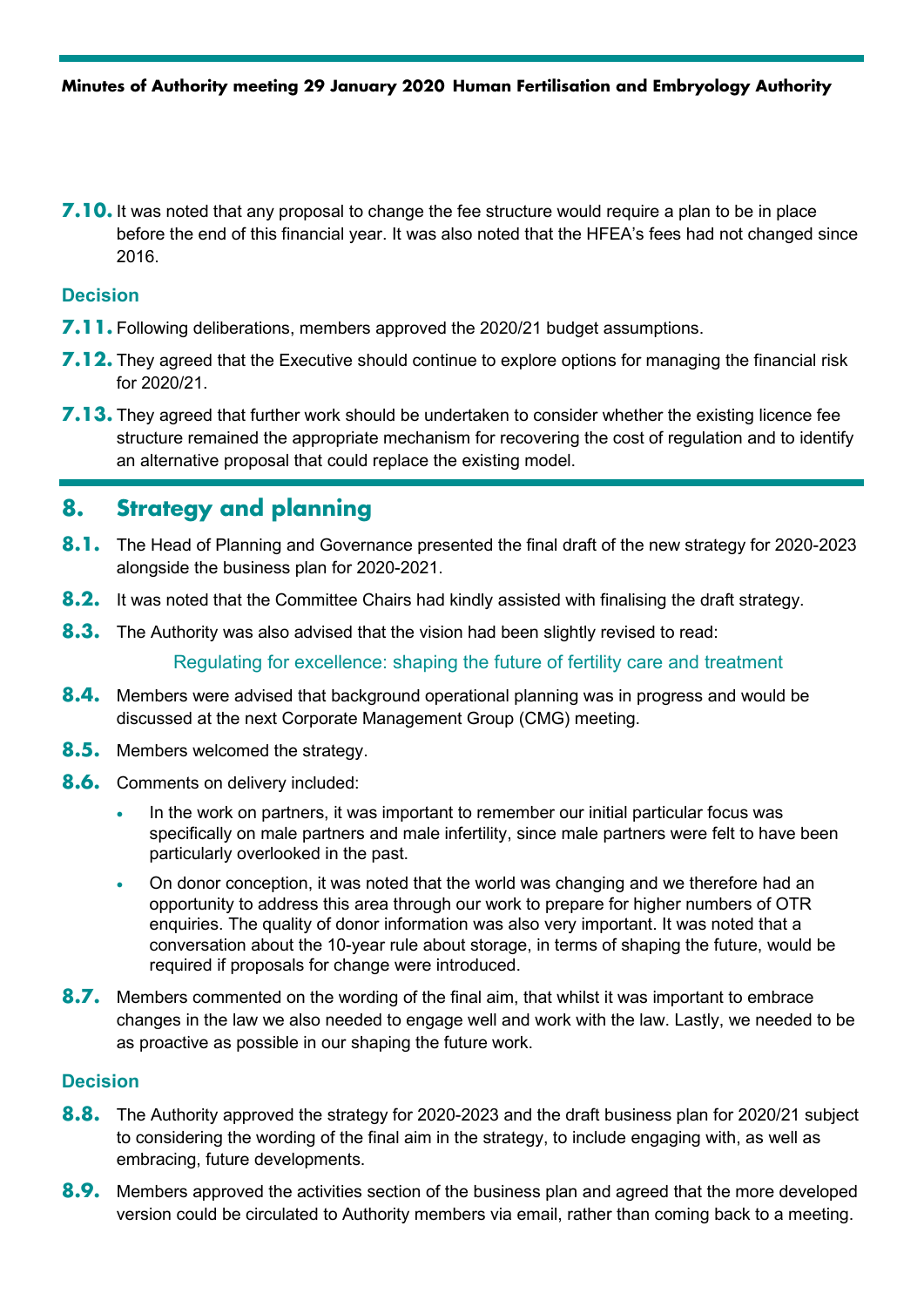# **9. Communication Strategy**

- **9.1.** The Head of Communications presented to the Authority. It was noted that the objective of the new communication strategy included:
	- Improving partnership working
	- getting information to primary care professionals
	- increasing our reach
	- being proactive with the media
	- using clinic communication to share messages and learning.
- **9.2.** Members were advised that there was now more access to metrics and feedback which enabled us to identify necessary changes to be more effective.
- **9.3.** What would be done to improve our communication across the board was also laid out in the strategy and included maximising opportunities identified, building on our strengths, addressing our weaknesses and being aware of potential threats.
- **9.4.** It was noted that there were new accessibility rules for digital channels which we were adhering to and work was continuing in this area.
- **9.5.** Members commented that it was a detailed strategy and expanding the new patient forum would be very important. Also, that bolder messaging fitted well into our strategy for the future.
- **9.6.** Members also commented that we need to reach a position where the HFEA came up first in digital searches for fertility treatment. Also, that the website could be improved further by including more rich media including videos and pictures.
- **9.7.** Members noted that there was now a separate event for clinic leaders.
- **9.8.** Regarding more pictures on our website, staff responded that there was some animation on our website but that this might be hard to find, so this would be looked into and comments taken onboard.
- **9.9.** Also that some professional websites had an HFEA link on their website which remained a positive way forward.
- **9.10.** Lastly, members commented that due to the limited resources, we needed to focus our work as we could not do everything at once.

#### **Decision**

**9.11.** Members noted the communications strategy.

# **10. Multiple births**

- **10.1.** The Head of Research and Intelligence and the Research Manager presented to the Authority.
- **10.2.** It was noted that the proportion of single, double and triple embryo transfers had changed over the last 20 years. Also, that multiple birth rates were decreasing across the sector and the average 10% target reached, but some outliers remained high.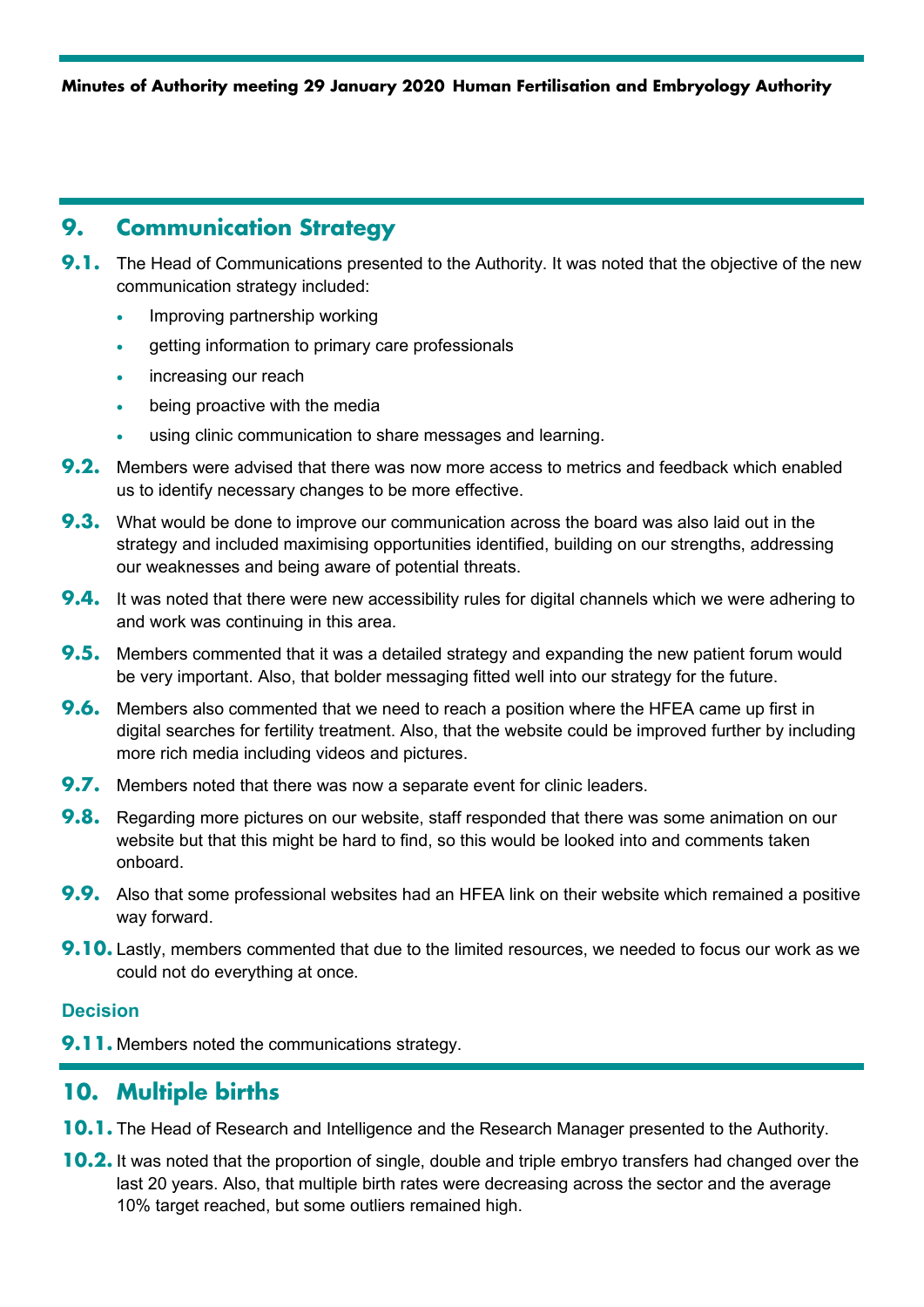- **10.3.** Members were advised that clinics with fewer than 150 cycles were excluded because the small number made analysis complicated.
- **10.4.** Members commented that outlier clinics needed to be investigated further as it was not clear if outliers over the years were the same clinics.
- **10.5.** It was noted that patients going abroad for treatment meant that in some areas of the UK there had been an increase in multiple births, which was outside of the HFEA's area of responsibility.
- **10.6.** Some members wanted to know how the 'one at a time campaign' had been so successful. Staff responded that the joint efforts with the sector and the public meant that there was an increase in awareness about the risks of transferring more than one embryo at a time..
- **10.7.** Other members commented that the 'one at a time' campaign had valuable support from professional bodies and it could be timely now to ask them to review their professional guidance.
- **10.8.** It was suggested that we would seek to work further with the sector, and, resources permitting, we would explore reducing the targets further.
- **10.9.** In response to a question it was noted that European Society of Human Reproduction and Embryology (ESHRE) produce a comparative data report on international birth rates.
- **10.10.** Members commented that in particular, among those aged 37-39 year the multiple birth rate had not decreased as far as possible and good practice from the 'one at a time' campaign could be used in this age group. However, it was suggested that some patients using IVF treatment actively sought a multiple birth.
- **10.11.** Members commented that the disparity could be due to funding as research showed that increasing government funding would also decrease the multiple birth rate. Also, it needed to be borne in mind that single embryo transfer in NHS clinics was non-negotiable, as that remained the policy.
- **10.12.** It was suggested that some privately funded patients were going into IVF with the view of having only one birth, which could be a multiple, so it was imperative to educate the public about the risks involved in multiple births.

#### **Decision**

**10.13.** Members noted the work that could be done with the public, sector and professional bodies to review the multiple birth rate target in due course.

## **11. Birth rates**

- **11.1.** The Head of Research and Intelligence and the Research Manager presented to the Authority. It was noted that birth rates have increased across the sector in the last ten years and that Scotland had the lowest multiple birth rate and highest live birth rate of any UK nation.
- **11.2.** There was a suggestion that clinic-level data could be included in the next fertility trends statistical release. However, it was generally agreed that through 'choose a fertility clinic', patients could choose up to three clinics at a time.